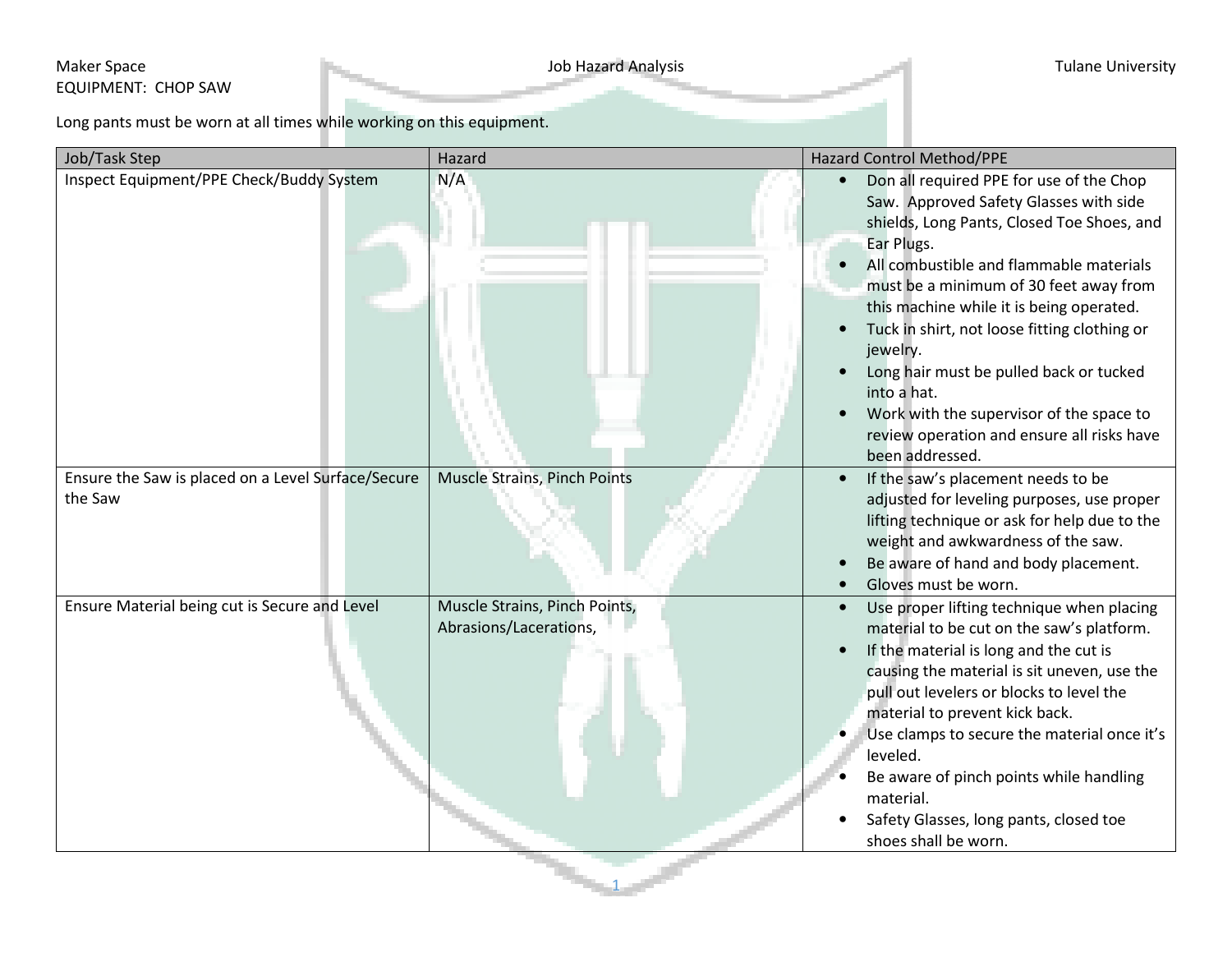| Maker Space                | Job Hazard Analysis                                                  | <b>Tulane University</b>                                                                                                                                                                                                                                                                                                                                                                                                                                                                    |
|----------------------------|----------------------------------------------------------------------|---------------------------------------------------------------------------------------------------------------------------------------------------------------------------------------------------------------------------------------------------------------------------------------------------------------------------------------------------------------------------------------------------------------------------------------------------------------------------------------------|
| Make the Cut               | Noise, Abrasions/Laceration, Eye Injury, Heat, Fire                  | Wear ear plugs due to high noises whether<br>cutting wood or metal.<br>Wear gloves, long pants and closed toe<br>shoes to protect from cuts, falling objects,<br>and sparks.<br>Wear safety glasses to prevent from flying<br>debris or larger pieces of cut material.<br>Some material may become hot during the<br>cutting process.<br>Ensure long pants, gloves and closed toe<br>shoes are being worn.<br>Ensure combustibles are not in the area<br>while cutting metal due to sparks. |
| <b>Remove Cut Material</b> | Muscle Strains, Pinch Points,<br>Abrasions/Lacerations, Hot Material | Use proper lifting technique or ask for help<br>while removing material.<br>Be aware of hand and body placement.<br>Some material may be hot from the<br>cutting process.<br>Wear safety glasses, gloves, long pants,<br>close toe shoes                                                                                                                                                                                                                                                    |
| Clean the area             | Flying debris, Abrasions/Lacerations                                 | Wear safety glasses while sweeping the<br>area under and on the saw to prevent<br>foreign body in the eye.<br>Some material may be sharp from the cut.<br>Wear gloves while cleaning the area.                                                                                                                                                                                                                                                                                              |

## Lockout/Tag out information

Only Authorized Individuals who completed the appropriate Lockout/tag out training may complete lockout/tag out.

Individuals must review the MakerSpace Lockout/Tag out Procedure prior to applying locks and tags.

Before shutting down the equipment, authorized individual must have knowledge of the type and magnitude of the energy to be controlled and the methods or means to control the energy.

2

If your Supervision has not authorized you to perform LO/TO, you must get an Authorized Individual to do so.

• The equipment is plugged into a wall socket not hard wired.